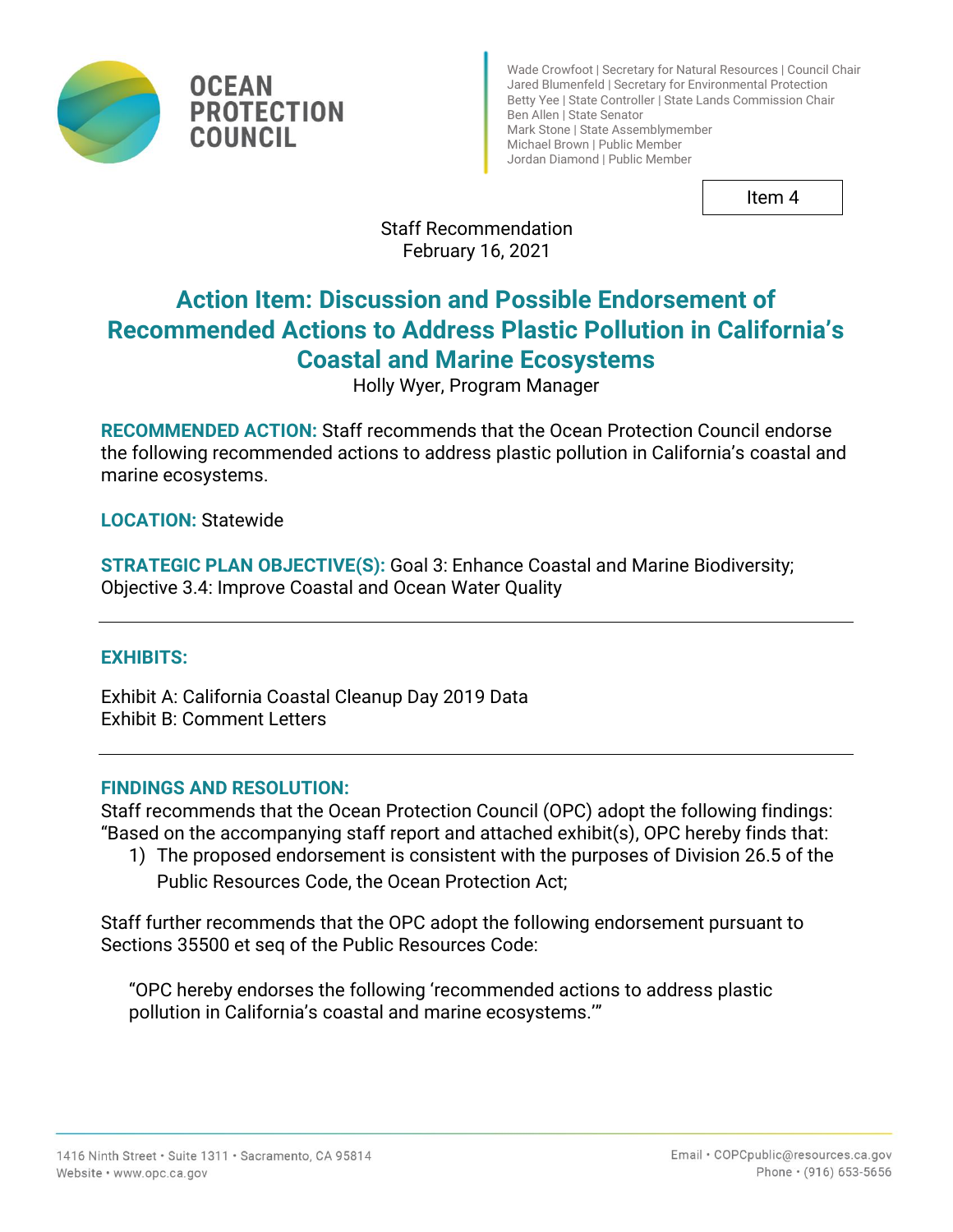#### **SUMMARY:**

As a follow-up to the [discussion on plastic pollution](https://www.opc.ca.gov/webmaster/ftp/pdf/agenda_items/20200917/Item7_TalkingTrashPolicyDiscussion.pdf) at the September Council meeting, OPC staff has drafted a set of recommended actions to address plastic pollution. OPC staff are currently in the process of developing a statewide microplastics strategy, which will include priority policy and research recommendations addressing microplastics, including tires and textiles. The plastic pollution actions below reflect the Councilmember's September discussion, and the relevant recommendations from the Statewide Commission on Recycling Markets and Curbside Recycling. The actions also build on the priorities of the [California Ocean Litter Prevention Strategy,](https://opc.ca.gov/webmaster/_media_library/2018/06/2018_CA_OceanLitterStrategy.pdf) and leverage OPC's niche in addressing plastic pollution: promoting source reduction and reuse and refill for food serviceware and packaging. Actions include supporting policy, fostering innovation, and bringing the best available information to state decision-making.

## **RECOMMENDED ACTIONS TO ADDRESS PLASTIC POLLUTION**

#### **1. Help to advance and inform policies that address the many causes of plastic pollution and prioritize prevention and reduction of plastic pollution.**

The Details: This recommendation would support development of approaches and long-term targets that enable California communities to reduce plastic pollution at its source, reduce the burdens of plastic production on communities entitled to environmental justice, and ensure that producers bear the responsibility for management and cleanup of their materials. Policies could include components to address the causes of plastic pollution in the marine environment, including the following:

- Post-consumer minimum recycled content requirements for plastic packaging.
- Source reduction, reuse, and refill goals.
- Develop criteria to require that all plastic packaging is reusable, recyclable and compostable. These criteria would ensure that plastic packaging entering California does not end up in the marine environment or waste stream.
- Disincentivize the sale (e.g., through fees or bans) of materials that often end up in the marine environment and are lacking recycling infrastructure or markets, for example expanded polystyrene foam in food serviceware.
- Make single-use food serviceware accessories recyclable or compostable and available only on request or through self-service stations.
- Authorize CalEPA boards, departments, and offices (e.g., CalRecycle) to regulate products and material applications that contaminate recycling or composting operations, or negatively impact public health and the environment.
- Reduce or eliminate design elements of bottle beverages and cups that contribute to plastic pollution.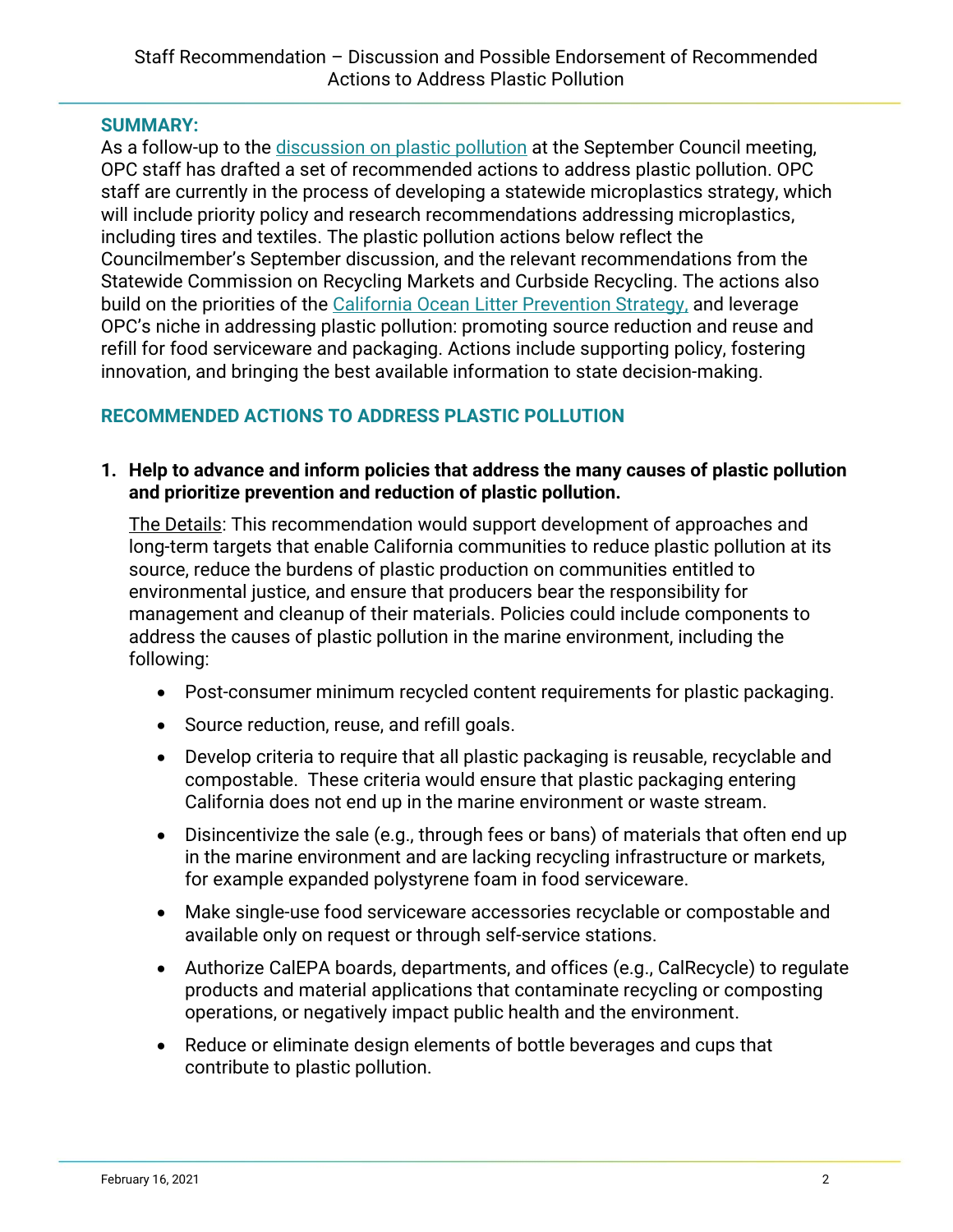- Create and initiate programs, including extended producer responsibility, that shift the cost of managing the remaining plastic waste from the public to product manufacturers, with a focus on products that pollute our beaches, waterways and coastal waters (see Exhibit A).
- Disincentivize virgin plastic production in California.
- A moratorium on the export of plastic materials that cannot be verified as recycled; keeping recyclable materials in California is a blue economy solution to create jobs and promote remanufacturing in California.
- Develop incentives and remove barriers to recycling recyclable post-consumer plastics in California.

#### **2. Fund analysis on the feasibility of widespread implementation of reuse, and refill systems in California by Summer 2021, for both takeout/delivery and retail sales applications, and recommend necessary regulatory or policy changes to promote reuse by Summer 2022.**

The Details: The goal of this report would be to address immediate information needs on the feasibility of reuse, and refill systems. The report would include analysis of the "break-even point" between reusable systems and single-use systems, potential economic benefits and job creation, identification of the infrastructure needs to implement reusable systems, a description of the different refill business model types, a discussion of existing regulatory or policy barriers that prevent the implementation of reuse systems, and recommendations for implementation. The goal of the recommendations would be to remove the regulatory and policy barriers to reuse and ensure that state requirements for new food service establishments encourage reuse and refill. This may include requiring dishwashing facilities for establishments over a certain capacity, or requiring all new buildings be built with water refill stations.

#### **3. Champion support for a United Nations (UN) Treaty on Plastic Pollution.**

The Details: More than 2/3 of UN member states, 29 global companies, and nearly 2 million concerned citizens have called for a UN treaty on plastic pollution. Plastic pollution is global problem, and development of a UN Treaty would provide the framework and targets necessary for widespread changes in how plastic is managed. OPC's adoption of the resolution would build on the Council's international work and benefit California by promoting worldwide holistic solutions to plastic waste management and pollution. Specifically, a global treaty and management framework on plastic pollution would enable California to better understand how its plastic exports may contribute to plastic pollution.

#### **4. Based on findings from research commissioned by the Department of Public Health, encourage a statewide prohibition of cigarette filters.**

The Details: This action is intended to address the prevalence of cigarette filter pollution, the most common form of plastic pollution in the United States. The passage of [SB 8](https://urldefense.proofpoint.com/v2/url?u=https-3A__leginfo.legislature.ca.gov_faces_billTextClient.xhtml-3Fbill-5Fid-3D201920200SB8&d=DwMFAg&c=Lr0a7ed3egkbwePCNW4ROg&r=0MrgeJKqK4KHDWuUMHPsjbuO0TJVF_n4qyKtygER2Pk&m=h4cABiguKGAU3TzksXMiQm7ePYamKrR-O2kK1P5mlAE&s=s1gPSENLmzugqL_ibWmAFxrhG9FeN4ih3pqHvZbYT3c&e=) in 2019 banned smoking and the disposal of cigarettes on California state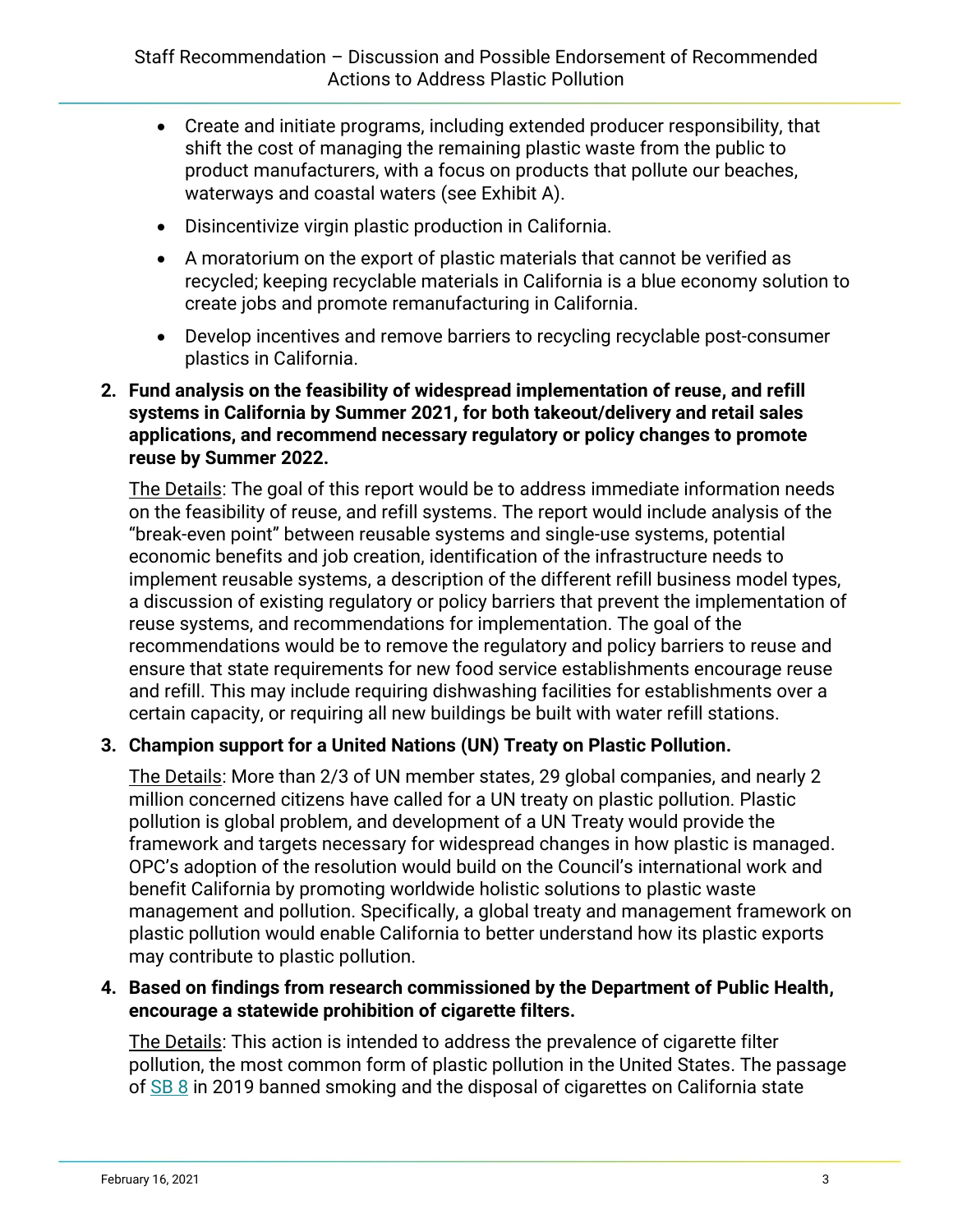parks and beaches; however, cigarettes remain the top pollution item found during beach cleanups. OPC is partnering with the California Tobacco Control Program, Department of Public Health (CTCP/CDPH) to better understand the effects of cigarette filters on smokers' health and on the environment. CTCP/CDPH has commissioned a white paper summarizing the best available science and research on this topic that will be completed by February 2022. If the research finds that cigarette filters do not reduce the harm caused by smoking, OPC will support a prohibition of cigarette filters in California.

**5. Fund an analysis and lessons learned on the feasibility of Extended Producer Responsibility (EPR) for recycling, composting or disposal of plastic packaging and food serviceware by Summer 2021. Advance recommendations on the best approach to EPR by Spring 2022.**

The Details: The goal of this action is to identify viable EPR schemes for food serviceware in California to ensure that producers take responsibility for the economic cost of disposing of the items that cannot be transitioned to reusables. The findings of the analysis would be used to develop recommendations on effective EPR schemes for California, with a focus on the top 20 items or suites of items found on Coastal Cleanup Day (see Exhibit A). There are many ways to structure and implement EPR programs and this action will ensure that California has the best available information when developing its approach.

**6. Partner with local governments, state agencies and nonprofit organizations to provide technical assistance and tools that assist with implementation of local comprehensive food serviceware ordinances by Winter 2021.**

The Details: Several local governments have developed comprehensive ordinances that address food serviceware as a suite of items, rather than addressing each item separately. These ordinances typically encourage reusables for dine-in, require compostable or locally recyclable materials for single-use food serviceware, and ban single-use plastics. However, the success of these efforts is contingent upon their implementation and ensuring that local businesses have the technical assistance they need to switch to reusables effectively. This partnership and investment would ensure that local businesses have the technical assistance they need to source reduce plastic pollution and would be supported by a toolkit of alternatives to single-use plastic for local governments and the food service sector, including model ordinances, single-use and reusable food serviceware alternatives, and reuse service providers. This investment could also be leveraged to support Action 2.

**7. Evaluate opportunities for remanufacturing recycled plastic into durable or reusable products by Winter 2022. Consult with CalRecycle, GO-Biz and other relevant agencies, departments, and industry experts for technical guidance and expertise.**

The Details: Remanufacturing plastics is challenging due to the low cost of virgin materials and contamination in recycled materials streams. In this action item, OPC would explore opportunities in California to encourage remanufacturing of littered plastic products into durable goods and encourage the development of markets for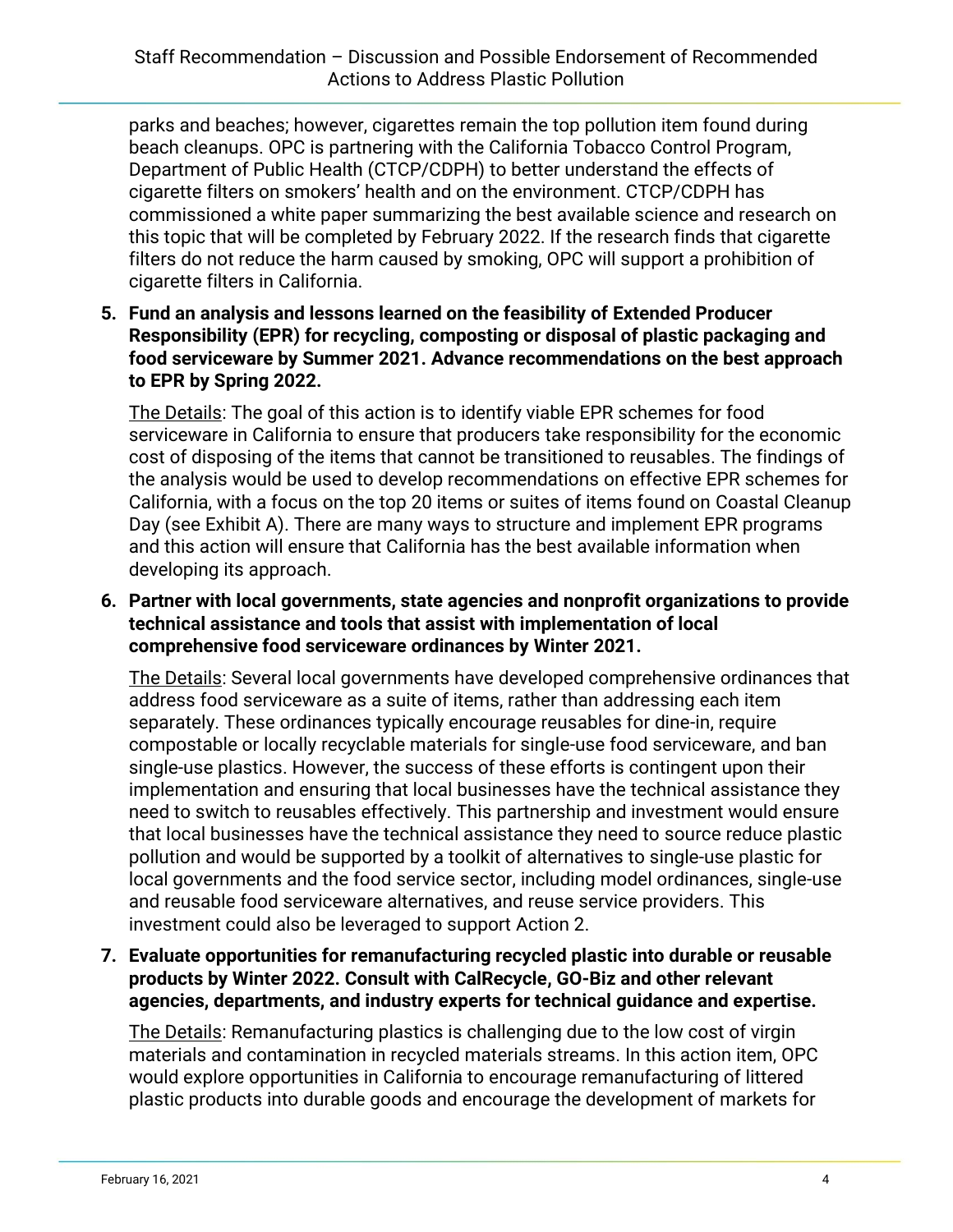recycled materials. OPC would develop and implement this action in consultation with CalRecycle, GO-Biz and the recycling industry to ensure appropriate technical guidance and expertise is considered in the development of recommendations and next steps for the Council.

**8. Work with the Water Quality Monitoring Council and the Surface Water Quality Monitoring Program to develop a statewide monitoring program for macro- and microplastics.**

The Details: The state currently lacks a comprehensive monitoring program to track sources and discharge of macro- and microplastics to coastal waterways and the ocean. Failure to collect standardized monitoring data reduces the state's ability to determine the efficacy of existing policies created to address plastic pollution in coastal and marine ecosystems, such as the State Water Resources Control Board's Trash Amendments. It also limits understanding of which communities bear the environmental and economic burdens of this problem. This action is essential to understand the scope of the plastic pollution and microplastic pollution problem and the effectiveness of state policies in reducing plastic and microplastic pollution.

The development of this monitoring program is also critical to implementing the statewide microplastics strategy, which OPC is developing by the end of 2021. Finally, this action builds on previous state investments in validating and standardizing trash monitoring methods and in validating macroplastic analysis methods. The OPC-funded trash monitoring methods validation project has submitted their final report or "playbook." This playbook will provide training resources to perform four monitoring methods and will recommend practices to harmonize and standardize the methods to facilitate statewide trash monitoring.

**9. Encourage changes in fishing and aquaculture gear materials and design to reduce the prevalence of plastics in fishing and aquaculture gear, in consultation with the Department of Fish and Wildlife (CDFW) and the Fish and Game Commission. Also, develop and require operation and maintenance Best Management Practices that will reduce plastics in California's coastal waters.**

The Details: Lost fishing gear is one of the most impactful types of plastic pollution in the ocean; when gear is lost, it continues to fish and harm marine species and habitat. It also makes up at least 10% of all plastic pollution and as much as 70% of macroplastic pollution by weight<sup>1</sup>. Gear loss is accidental, and reducing the use of plastic in fishing gear would prevent plastic loading to the ocean from this source; one example is CDFW's Dungeness crab gear retrieval program, which works to remove lost crab traps from the ocean after the season is closed. With this action, OPC would work with CDFW to reduce the use of plastics in fishing and aquaculture gear design and develop best management practices for preventing loss of fishing gear.

<sup>1</sup> <https://oceanconservancy.org/trash-free-seas/plastics-in-the-ocean/global-ghost-gear-initiative/>